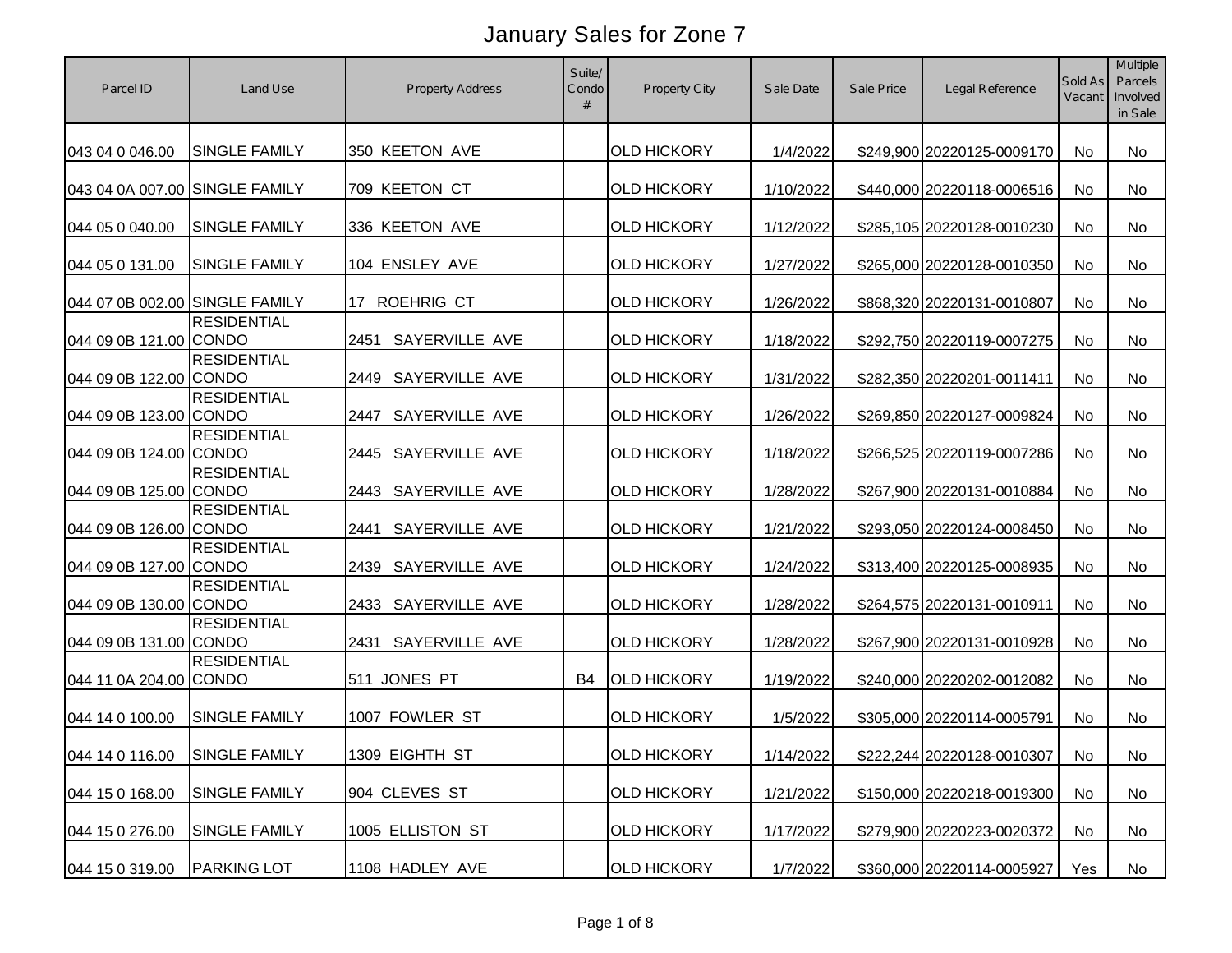| Parcel ID                      | Land Use             | <b>Property Address</b>           | Suite/<br>Condo | Property City      | Sale Date | Sale Price | Legal Reference               | Sold As<br>Vacant | Multiple<br>Parcels<br>Involved<br>in Sale |
|--------------------------------|----------------------|-----------------------------------|-----------------|--------------------|-----------|------------|-------------------------------|-------------------|--------------------------------------------|
| 044 15 0B 002.00 CONDO         | <b>RESIDENTIAL</b>   | 900 DODSON ST                     |                 | <b>OLD HICKORY</b> | 1/21/2022 |            | \$429,900 20220203-0012813    | No                | <b>No</b>                                  |
| 044 15 0C 033.00 SINGLE FAMILY |                      | <b>VILLAGE PARK CIR</b><br>2007   |                 | <b>OLD HICKORY</b> | 1/19/2022 |            | \$316,500 20220201-0011302    | No                | No                                         |
| 044 15 0C 044.00 SINGLE FAMILY |                      | 2010 VILLAGE PARK CIR             |                 | <b>OLD HICKORY</b> | 1/18/2022 |            | \$320,000 20220127-0009956    | <b>No</b>         | <b>No</b>                                  |
| 052 13 0B 110.00 SINGLE FAMILY |                      | 2350 BENAY RD                     |                 | <b>NASHVILLE</b>   | 1/21/2022 |            | \$260,000 20220203-0012977    | No                | No                                         |
| 052 13 0B 156.00 SINGLE FAMILY |                      | 3023 PENN MEADE WAY               |                 | <b>NASHVILLE</b>   | 1/21/2022 |            | \$257,000 20220202-0012641    | No.               | No                                         |
| 052 14 0A 028.00 CONDO         | <b>RESIDENTIAL</b>   | 2521 PENNINGTON BEND<br><b>RD</b> | 220             | <b>NASHVILLE</b>   | 1/13/2022 |            | \$330,000 20220127-0009742    | <b>No</b>         | No                                         |
| 053 02 0A 002.00 CONDO         | <b>RESIDENTIAL</b>   | 1310 MERRITT ST                   |                 | <b>OLD HICKORY</b> | 1/7/2022  |            | \$214,900 20220114-0006289    | No                | No                                         |
| 053 03 0 258.00                | SINGLE FAMILY        | 1400 OVERTON ST                   |                 | <b>OLD HICKORY</b> | 1/19/2022 |            | \$415,000 20220131-0011157    | No                | No                                         |
| 053 06 0B 029.00 SINGLE FAMILY |                      | 1804 MERRITT ST                   |                 | <b>OLD HICKORY</b> | 1/10/2022 |            | \$360,000 20220125-0008914    | No                | <b>No</b>                                  |
| 053 06 0B 096.00 SINGLE FAMILY |                      | 2305 RIVERWAY DR                  |                 | <b>OLD HICKORY</b> | 1/13/2022 |            | \$335,900 20220121-0008072    | <b>No</b>         | <b>No</b>                                  |
| 053 07 0 004.00                | <b>TRIPLEX</b>       | 1709 GOLF CLUB RD                 |                 | <b>OLD HICKORY</b> | 1/3/2022  |            | \$342,600 20220112-0004181    | <b>No</b>         | <b>No</b>                                  |
| 053 07 0 098.00                | <b>SINGLE FAMILY</b> | 1705 BONDURANT ST                 |                 | <b>OLD HICKORY</b> | 1/14/2022 |            | \$180,000 20220125-0009002    | No                | <b>No</b>                                  |
| 053 08 0 047.00                | SINGLE FAMILY        | 2411 LAKESHORE DR                 |                 | <b>OLD HICKORY</b> | 1/31/2022 |            | \$1,100,000 20220216-0018052  | No                | <b>No</b>                                  |
| 053 16 0 022.00                | <b>SINGLE FAMILY</b> | 128 RAY AVE                       |                 | <b>OLD HICKORY</b> | 1/31/2022 |            | \$145,500 20220214-0016669    | No                | No                                         |
| 054 09 0A 001.00 SINGLE FAMILY |                      | 721 LAKE SHORE PT                 |                 | <b>OLD HICKORY</b> | 1/18/2022 |            | \$2,725,000 20220204-0013304  | No                | <b>No</b>                                  |
| 054 09 0A 010.00 SINGLE FAMILY |                      | 3029 LAKESHORE DR                 |                 | <b>OLD HICKORY</b> | 1/13/2022 |            | \$2,320,000 20220121-0008228  | No                | No                                         |
| 062 02 0A 232.00 SINGLE FAMILY |                      | 2929 RIVERBEND DR                 |                 | NASHVILLE          | 1/20/2022 |            | \$400,900 20220201-0011627 No |                   | No                                         |
| 062 02 0A 273.00 SINGLE FAMILY |                      | 2932 STEAMBOAT DR                 |                 | <b>NASHVILLE</b>   | 1/28/2022 |            | \$360,000 20220210-0015404    | No                | No                                         |
| 062 11 0A 011.00 SINGLE FAMILY |                      | 212 VALLEY BEND DR                |                 | <b>NASHVILLE</b>   | 1/7/2022  |            | \$462,500 20220118-0006410    | No                | No                                         |
| 063 08 0 057.00                | SINGLE FAMILY        | 4009 CUMBERLAND AVE               |                 | <b>OLD HICKORY</b> | 1/4/2022  |            | \$68,000 20220114-0005905     | No                | Yes                                        |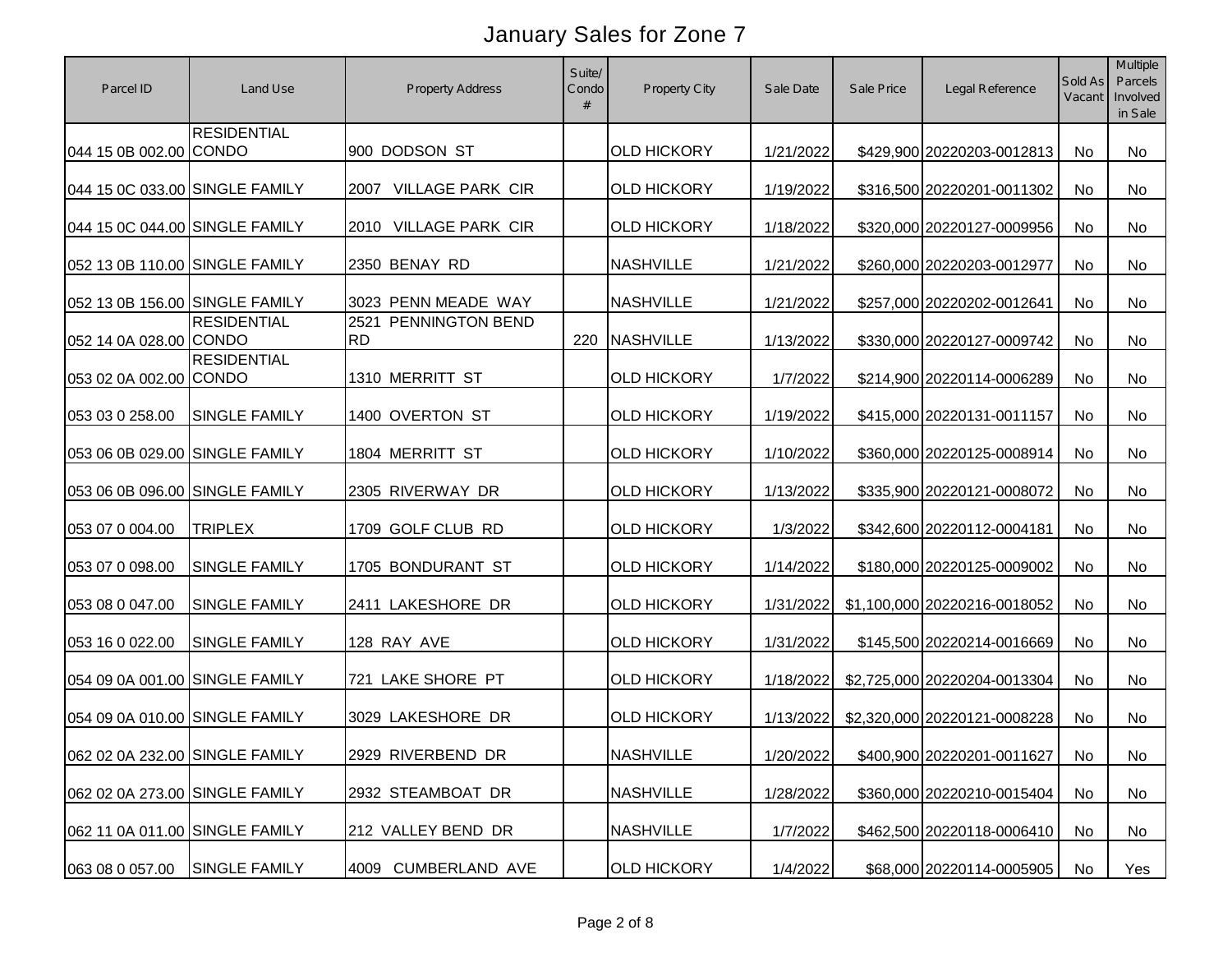| Parcel ID                      | Land Use                                 | Property Address              | Suite/<br>Condo | Property City      | Sale Date | Sale Price | Legal Reference              | Sold As<br>Vacant | Multiple<br>Parcels<br>Involved<br>in Sale |
|--------------------------------|------------------------------------------|-------------------------------|-----------------|--------------------|-----------|------------|------------------------------|-------------------|--------------------------------------------|
| 063 08 0 125.00                | <b>VACANT</b><br><b>RESIDENTIAL LAND</b> | CUMBERLAND AVE<br>4007        |                 | <b>OLD HICKORY</b> | 1/4/2022  |            | \$68,000 20220114-0005905    | No                | Yes                                        |
| 063 08 0 126.00                | <b>VACANT</b><br><b>RESIDENTIAL LAND</b> | <b>CUMBERLAND AVE</b><br>4011 |                 | <b>OLD HICKORY</b> | 1/4/2022  |            | \$68,000 20220114-0005905    | No                | Yes                                        |
| 063 16 0B 186.00 SINGLE FAMILY |                                          | 105 CHITWOOD CT               |                 | <b>OLD HICKORY</b> | 1/31/2022 |            | \$357,000 20220222-0020097   | No                | No                                         |
| 063 16 0C 068.00 CONDO         | <b>RESIDENTIAL</b>                       | 5217 SOUTHFORK BLVD           |                 | <b>OLD HICKORY</b> | 1/25/2022 |            | \$335,250 20220204-0013509   | No                | No                                         |
| 064 03 0B 014.00 SINGLE FAMILY |                                          | 609 WARD CIR                  |                 | <b>OLD HICKORY</b> | 1/12/2022 |            | \$1,635,000 20220126-0009408 | No                | <b>No</b>                                  |
| 064 04 0 073.00                | <b>ZERO LOT LINE</b>                     | 4642 WOODSIDE DR              |                 | <b>OLD HICKORY</b> | 1/28/2022 |            | \$100,000 20220209-0015181   | No                | No                                         |
| 064 04 0 111.00                | ZERO LOT LINE                            | 4644 WOODSIDE DR              |                 | <b>OLD HICKORY</b> | 1/31/2022 |            | \$165,000 20220203-0012863   | No                | No                                         |
| 064 05 0 067.00                | <b>SINGLE FAMILY</b>                     | 116 B BROADWAY                |                 | <b>OLD HICKORY</b> | 1/20/2022 |            | \$110,000 20220126-0009431   | Yes               | Yes                                        |
| 064 05 0 068.00                | <b>SINGLE FAMILY</b>                     | 116 A BROADWAY                |                 | <b>OLD HICKORY</b> | 1/20/2022 |            | \$110,000 20220126-0009431   | Yes               | Yes                                        |
| 064 08 0 011.00                | <b>SINGLE FAMILY</b>                     | 4825 CASCADE DR               |                 | <b>OLD HICKORY</b> | 1/4/2022  |            | \$340,000 20220112-0004364   | No                | No                                         |
| 064 11 0A 040.00 SINGLE FAMILY |                                          | 703 N CHESTNUT CT             |                 | <b>HERMITAGE</b>   | 1/14/2022 |            | \$410,000 20220119-0007227   | No                | <b>No</b>                                  |
| 064 12 0A 430.00 CONDO         | <b>RESIDENTIAL</b>                       | 430 HUNTERS PL                |                 | <b>HERMITAGE</b>   | 1/12/2022 |            | \$261,000 20220118-0006947   | No                | No                                         |
| 064 13 0 017.00                | <b>SINGLE FAMILY</b>                     | 4326 OLD HICKORY BLVD         |                 | <b>OLD HICKORY</b> | 1/20/2022 |            | \$180,001 20220204-0013470   | No                | No                                         |
| 064 13 0 017.00                | <b>SINGLE FAMILY</b>                     | 4326 OLD HICKORY BLVD         |                 | <b>OLD HICKORY</b> | 1/20/2022 |            | \$145,000 20220127-0010028   | No                | No                                         |
| 064 16 0D 204.00 SINGLE FAMILY |                                          | 2913 SUMMER HOLLOW CT         |                 | <b>HERMITAGE</b>   | 1/24/2022 |            | \$366,000 20220207-0013693   | No                | <b>No</b>                                  |
| 064 16 0E 062.00 CONDO         | <b>RESIDENTIAL</b>                       | 542 GRIFFIN CIR               |                 | <b>HERMITAGE</b>   | 1/28/2022 |            | \$337,000 20220224-0020996   | No                | <b>No</b>                                  |
| 065 09 0 006.00 SINGLE FAMILY  |                                          | 4876 BIG HORN DR              |                 | <b>OLD HICKORY</b> | 1/10/2022 |            | \$405,000 20220126-0009280   | No                | No                                         |
| 073 12 0 021.00                | <b>SINGLE FAMILY</b>                     | 2424 RIDGELAND DR             |                 | <b>NASHVILLE</b>   | 1/12/2022 |            | \$280,000 20220119-0007290   | No                | No                                         |
| 073 16 0A 129.00 CONDO         | <b>RESIDENTIAL</b>                       | 129 CUMBERLAND TRCE           |                 | <b>NASHVILLE</b>   | 1/21/2022 |            | \$279,900 20220124-0008535   | No                | No                                         |
| 074 04 0 024.00                | <b>SINGLE FAMILY</b>                     | 120 JACKSONIAN DR             |                 | <b>HERMITAGE</b>   | 1/7/2022  |            | \$380,000 20220114-0006229   | No                | No                                         |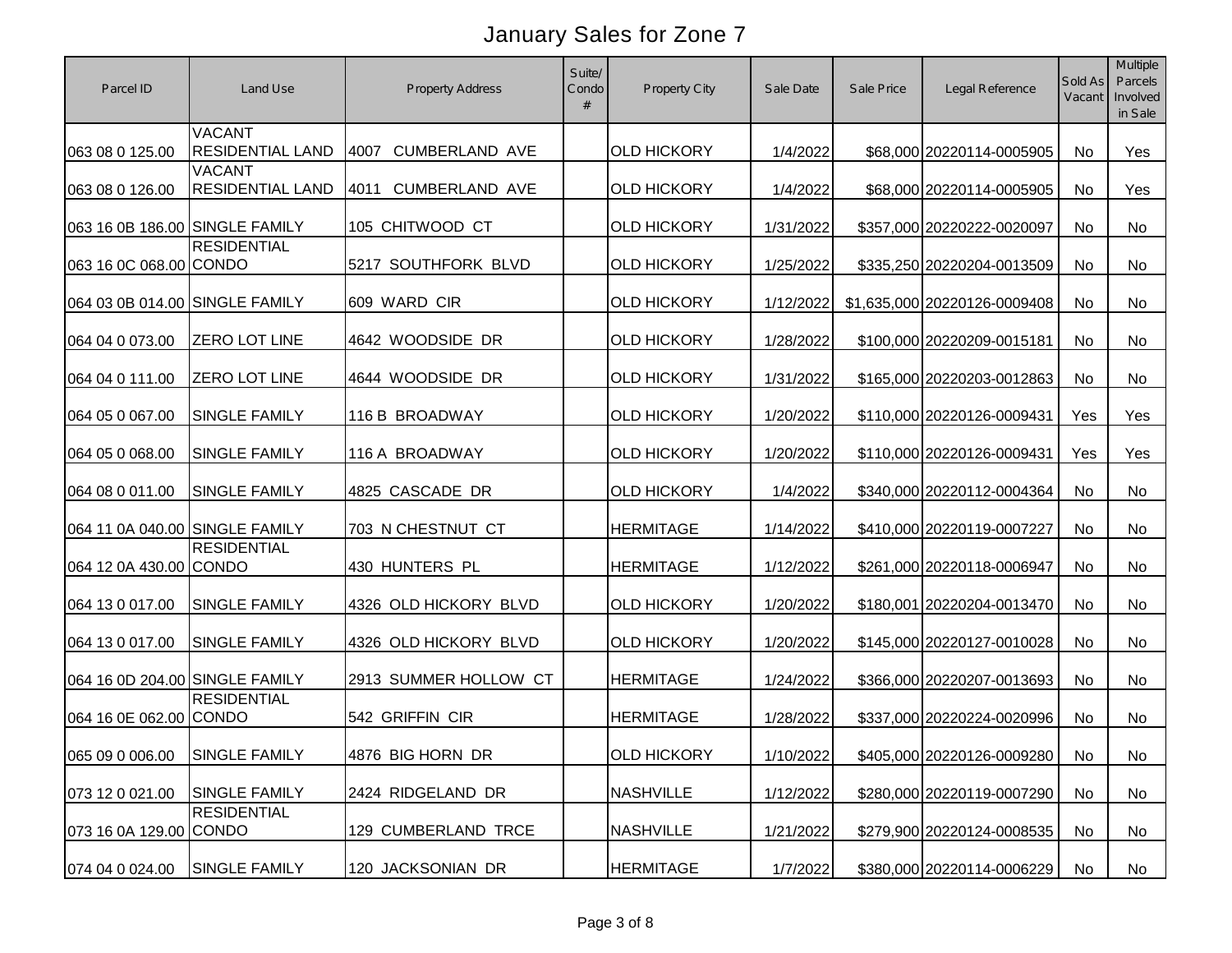| Parcel ID                      | Land Use             | <b>Property Address</b>            | Suite/<br>Condo | Property City    | Sale Date | Sale Price | Legal Reference            | Sold As<br>Vacant | Multiple<br>Parcels<br>Involved<br>in Sale |
|--------------------------------|----------------------|------------------------------------|-----------------|------------------|-----------|------------|----------------------------|-------------------|--------------------------------------------|
| 074 04 0 073.00                | <b>SINGLE FAMILY</b> | 900 HERMITAGE RDG                  |                 | <b>HERMITAGE</b> | 1/21/2022 |            | \$112,500 20220209-0015162 | No                | No                                         |
| 074 08 0 231.00                | SINGLE FAMILY        | 160 JACKSONIAN DR                  |                 | <b>HERMITAGE</b> | 1/31/2022 |            | \$299,000 20220210-0015694 | No                | No                                         |
| 074 12 0 122.00                | <b>SINGLE FAMILY</b> | 201 BONNALYNN DR                   |                 | <b>HERMITAGE</b> | 1/27/2022 |            | \$345,000 20220209-0014909 | No                | No                                         |
| 074 16 0A 007.00 SINGLE FAMILY |                      | ARMSTRONG DR<br>6425               |                 | <b>HERMITAGE</b> | 1/18/2022 |            | \$561,065 20220119-0007268 | No                | No                                         |
| 074 16 0A 013.00 SINGLE FAMILY |                      | ARMSTRONG DR<br>6449               |                 | <b>HERMITAGE</b> | 1/18/2022 |            | \$505,845 20220119-0007262 | No                | <b>No</b>                                  |
| 074 16 0A 022.00 SINGLE FAMILY |                      | YORK DR<br>6332                    |                 | <b>HERMITAGE</b> | 1/31/2022 |            | \$530,320 20220204-0013131 | No                | No                                         |
| 074 16 0A 069.00 SINGLE FAMILY |                      | <b>BINNS LN</b><br>6125            |                 | <b>HERMITAGE</b> | 1/10/2022 |            | \$542,694 20220111-0003605 | No                | No                                         |
| 074 16 0A 089.00 SINGLE FAMILY |                      | 6593 FRYE LN                       |                 | <b>HERMITAGE</b> | 1/21/2022 |            | \$522,665 20220124-0008446 | No                | No                                         |
| 075 07 0 206.00                | <b>ZERO LOT LINE</b> | 102 RACHELS TRAIL CT               |                 | <b>HERMITAGE</b> | 1/5/2022  |            | \$245,000 20220127-0009866 | No                | No                                         |
| 075 08 0 074.00                | SINGLE FAMILY        | 668 ATLANTA DR                     |                 | <b>HERMITAGE</b> | 1/21/2022 |            | \$375,000 20220124-0008554 | No                | No                                         |
| 075 09 0 054.00                | SINGLE FAMILY        | 3919 PLANTATION DR                 |                 | <b>HERMITAGE</b> | 1/14/2022 |            | \$315,000 20220216-0017754 | No                | <b>No</b>                                  |
| 075 11 0 279.00                | ZERO LOT LINE        | 4249 ANDREW JACKSON<br><b>PKWY</b> |                 | <b>HERMITAGE</b> | 1/10/2022 |            | \$100,000 20220118-0006908 | No                | No                                         |
| 075 12 0A 097.00 SINGLE FAMILY |                      | 5116 GREER STATION DR              |                 | <b>HERMITAGE</b> | 1/6/2022  |            | \$347,000 20220124-0008477 | No                | No                                         |
| 075 12 0B 050.00 SINGLE FAMILY |                      | 709 BILLIE JEAN CIR                |                 | <b>HERMITAGE</b> | 1/5/2022  |            | \$386,000 20220113-0005071 | No                | No                                         |
| 075 13 0 182.00                | SINGLE FAMILY        | 303 BONNARIDGE DR                  |                 | <b>HERMITAGE</b> | 1/17/2022 |            | \$310,000 20220208-0014662 | No                | <b>No</b>                                  |
| 075 15 0 040.00                | <b>ZERO LOT LINE</b> | 828 NETHERLANDS DR                 |                 | <b>HERMITAGE</b> | 1/21/2022 |            | \$175,000 20220217-0018357 | No                | <b>No</b>                                  |
| 075 15 0A 215.00 CONDO         | <b>RESIDENTIAL</b>   | 215 STONERS GLEN CT                |                 | <b>HERMITAGE</b> | 1/14/2022 |            | \$420,000 20220131-0011132 | No                | No                                         |
| 076 05 0 142.00                | SINGLE FAMILY        | 833 STONER MILL LN                 |                 | <b>HERMITAGE</b> | 1/15/2022 |            | \$280,000 20220124-0008533 | No                | No                                         |
| 084 08 0 105.00                | SINGLE FAMILY        | 3004 MELODY LN                     |                 | <b>NASHVILLE</b> | 1/10/2022 |            | \$380,000 20220119-0007489 | No                | No                                         |
| 084 10 0 078.00                | SINGLE FAMILY        | 2132 BROOKVIEW DR                  |                 | <b>NASHVILLE</b> | 1/12/2022 |            | \$372,500 20220119-0007326 | No                | No                                         |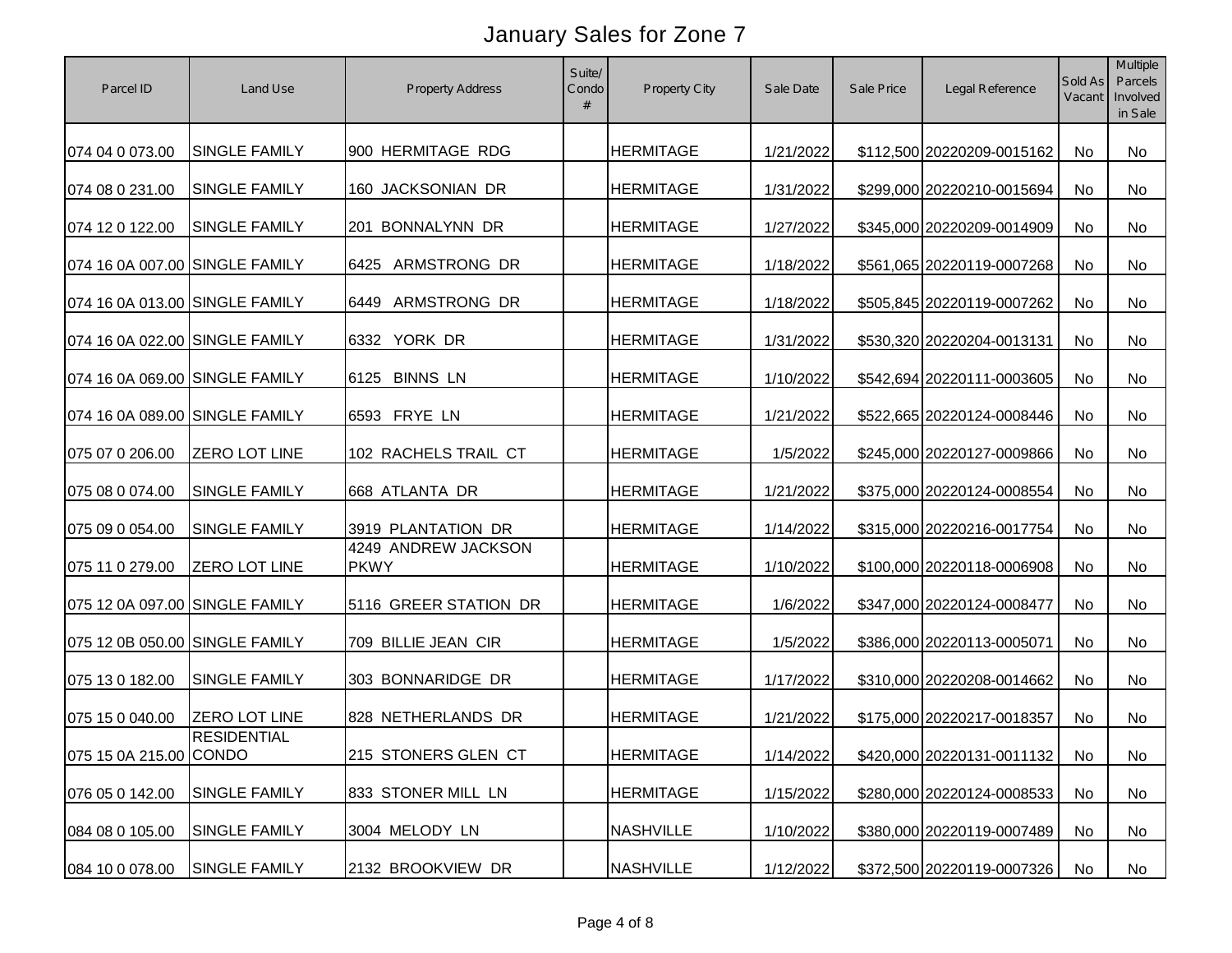| Parcel ID                     | Land Use                                 | <b>Property Address</b>           | Suite/<br>Condo | Property City    | Sale Date | Sale Price | Legal Reference              | Sold As<br>Vacant | Multiple<br>Parcels<br>Involved<br>in Sale |
|-------------------------------|------------------------------------------|-----------------------------------|-----------------|------------------|-----------|------------|------------------------------|-------------------|--------------------------------------------|
| 084 10 0 078.00               | <b>SINGLE FAMILY</b>                     | 2132 BROOKVIEW DR                 |                 | <b>NASHVILLE</b> | 1/12/2022 |            | \$385,000 20220207-0013799   | No                | <b>No</b>                                  |
| 084 11 0 118.00               | <b>DUPLEX</b>                            | 2410 A DENNYWOOD DR               |                 | <b>NASHVILLE</b> | 1/3/2022  |            | \$337,400 20220112-0004176   | No                | No                                         |
| 085 01 0 012.00               | SINGLE FAMILY                            | 2817 GLENOAKS DR                  |                 | <b>NASHVILLE</b> | 1/24/2022 |            | \$461,000 20220203-0012938   | No                | <b>No</b>                                  |
| 085 07 0 098.00               | SINGLE FAMILY                            | 3100 STAFFORD DR                  |                 | <b>NASHVILLE</b> | 1/10/2022 |            | \$465,000 20220119-0007474   | No                | No                                         |
| 085 11 0 100.00               | SINGLE FAMILY                            | 3056 LEBANON PIKE                 |                 | <b>NASHVILLE</b> | 1/28/2022 |            | \$599,000 20220209-0015103   | No                | No                                         |
| 085 14 0 039.00               | <b>ZERO LOT LINE</b>                     | 117 GUILL CT                      |                 | <b>NASHVILLE</b> | 1/13/2022 |            | \$235,000 20220126-0009397   | No                | <b>No</b>                                  |
| 085 14 0 044.00               | ZERO LOT LINE                            | 119 GUILL CT                      |                 | <b>NASHVILLE</b> | 1/13/2022 |            | \$249,900 20220204-0013433   | No                | No                                         |
| 085 14 0 047.00               | <b>ZERO LOT LINE</b>                     | 2920 B LEBANON PIKE               |                 | <b>NASHVILLE</b> | 1/25/2022 |            | \$280,000 20220204-0013158   | No                | No                                         |
| 086 00 0 104.00               | <b>SINGLE FAMILY</b>                     | 4085 CENTRAL PIKE                 |                 | <b>HERMITAGE</b> | 1/21/2022 |            | \$502,500 20220127-0010149   | Yes               | Yes                                        |
| 086 00 0 105.00               | <b>SINGLE FAMILY</b>                     | 4039 CENTRAL PIKE                 |                 | <b>HERMITAGE</b> | 1/21/2022 |            | \$502,500 20220127-0010149   | Yes               | Yes                                        |
| 086 00 0 276.00               | <b>SPLIT CLASS</b>                       | 3754 CENTRAL PIKE                 |                 | <b>HERMITAGE</b> | 1/22/2022 |            | \$2,700,000 20220308-0026052 | No                | No                                         |
| 086 00 0 279.00               | <b>VACANT</b><br><b>RESIDENTIAL LAND</b> | 4033 CENTRAL PIKE                 |                 | <b>HERMITAGE</b> | 1/21/2022 |            | \$502,500 20220127-0010149   | Yes               | Yes                                        |
| 086 00 0 351.00               | <b>VACANT</b><br>RESIDENTIAL LAND        | 0 CENTRAL PIKE                    |                 | <b>HERMITAGE</b> | 1/21/2022 |            | \$3,995,000 20220127-0010148 | Yes               | No                                         |
| 086 07 0 069.00               | SINGLE FAMILY                            | 1005 JACKSONS VALLEY<br><b>RD</b> |                 | <b>HERMITAGE</b> | 1/3/2022  |            | \$272,500 20220112-0004188   | No                | No                                         |
| 086 07 0 071.00               | SINGLE FAMILY                            | 572 OLD LEBANON DIRT RD           |                 | <b>HERMITAGE</b> | 1/27/2022 |            | \$287,500 20220210-0015414   | No                | No                                         |
| 086 07 0 098.00               | <b>SINGLE FAMILY</b>                     | JACKSONS HILL RD<br>1269          |                 | <b>HERMITAGE</b> | 1/18/2022 |            | \$339,000 20220131-0011150   | No                | <b>No</b>                                  |
| 086 08 0 012.00 SINGLE FAMILY |                                          | 500 JACKSON THISTLE               |                 | <b>HERMITAGE</b> | 1/7/2022  |            | \$304,000 20220121-0008106   | No                | No                                         |
| 086 08 0 012.00               | SINGLE FAMILY                            | 500 JACKSON THISTLE               |                 | <b>HERMITAGE</b> | 1/7/2022  |            | \$265,000 20220121-0008104   | No                | No                                         |
| 086 09 0 023.00               | <b>SINGLE FAMILY</b>                     | 3320 DOCKSIDE DR                  |                 | <b>HERMITAGE</b> | 1/14/2022 |            | \$325,000 20220128-0010311   | No                | No                                         |
| 086 10 0B 124.00 CONDO        | <b>RESIDENTIAL</b>                       | 124 NOEL COVE CIR                 |                 | <b>HERMITAGE</b> | 1/18/2022 |            | \$285,000 20220127-0010126   | No                | No                                         |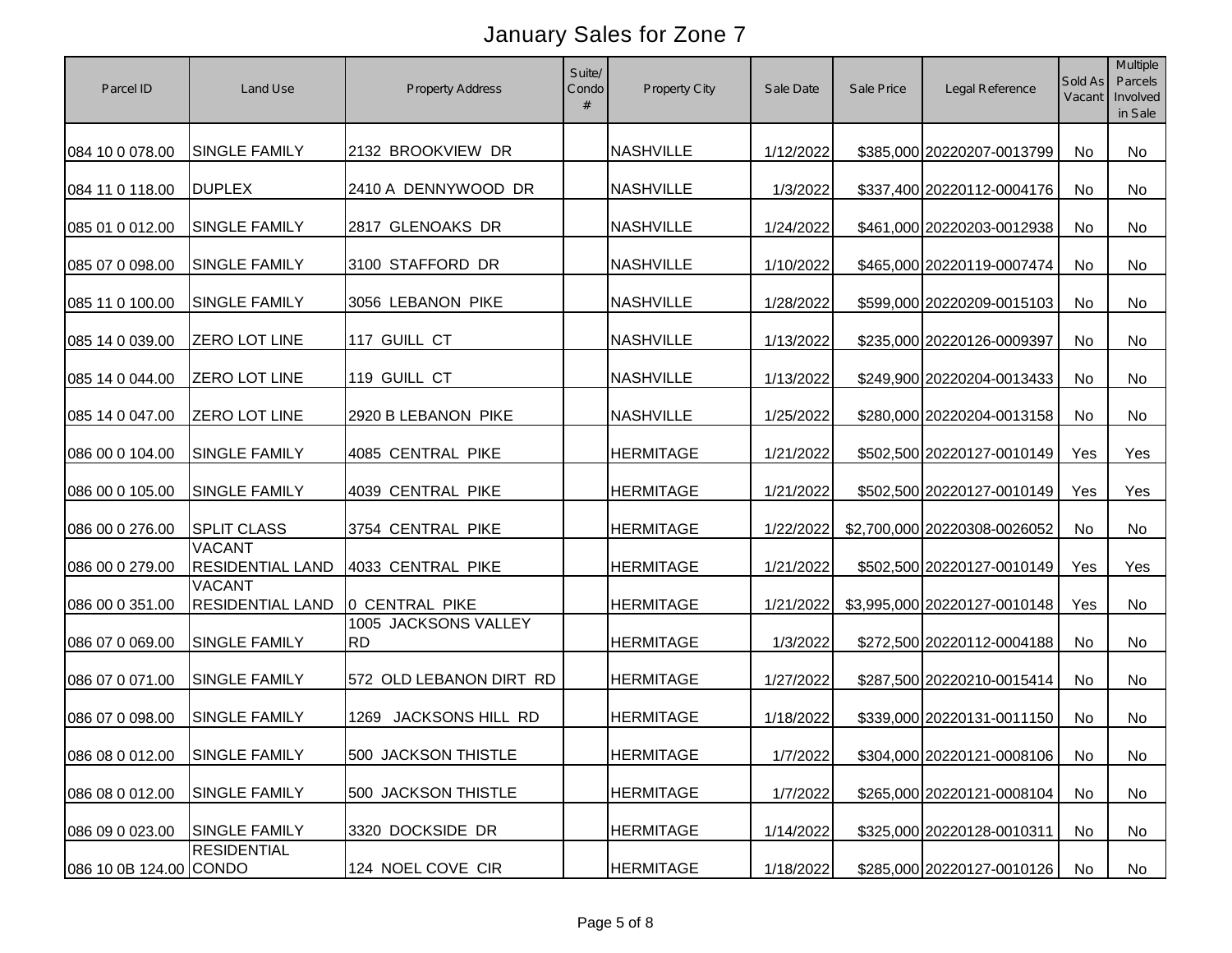| Parcel ID                      | Land Use                                           | <b>Property Address</b> | Suite/<br>Condo<br># | Property City       | Sale Date | Sale Price | Legal Reference            | Sold As<br>Vacant | Multiple<br>Parcels<br>Involved<br>in Sale |
|--------------------------------|----------------------------------------------------|-------------------------|----------------------|---------------------|-----------|------------|----------------------------|-------------------|--------------------------------------------|
| 086 10 0C 001.00 CONDO         | <b>RESIDENTIAL</b>                                 | 3746 CENTRAL PIKE       | -1                   | <b>HERMITAGE</b>    | 1/18/2022 |            | \$635,000 20220128-0010238 | No                | <b>No</b>                                  |
| 086 11 0B 018.00 CONDO         | <b>RESIDENTIAL</b>                                 | 605 ROCKWOOD DR         |                      | <b>HERMITAGE</b>    | 1/31/2022 |            | \$227,500 20220214-0016987 | No                | No                                         |
| 086 13 0A 269.00 SINGLE FAMILY |                                                    | 4245 MAGNOLIA FARMS DR  |                      | <b>HERMITAGE</b>    | 1/19/2022 |            | \$486,355 20220128-0010594 | No                | <b>No</b>                                  |
| 086 14 0 014.00                | <b>ZERO LOT LINE</b>                               | 405 WISTERIA LN         |                      | <b>HERMITAGE</b>    | 1/14/2022 |            | \$220,000 20220131-0010718 | No                | <b>No</b>                                  |
| 086 14 0B 007.00 SINGLE FAMILY |                                                    | 3005 LAKE DR            |                      | <b>HERMITAGE</b>    | 1/10/2022 |            | \$425,000 20220126-0009388 | No                | No                                         |
| 086 14 0B 032.00 SINGLE FAMILY |                                                    | 2933 CHAPELWOOD DR      |                      | <b>HERMITAGE</b>    | 1/11/2022 |            | \$385,000 20220124-0008620 | No                | <b>No</b>                                  |
| 086 14 0B 046.00 SINGLE FAMILY |                                                    | 3101 LAKE DR            |                      | <b>HERMITAGE</b>    | 1/7/2022  |            | \$375,000 20220111-0003621 | No                | No                                         |
| 087 01 0 025.00                | <b>SINGLE FAMILY</b>                               | 4533 RACCOON TRL        |                      | <b>HERMITAGE</b>    | 1/7/2022  |            | \$429,900 20220114-0006152 | No                | No                                         |
| 087 01 0A 044.00 SINGLE FAMILY |                                                    | 4325 CHESNEY GLEN DR    |                      | <b>HERMITAGE</b>    | 1/7/2022  |            | \$369,000 20220114-0006120 | No                | No                                         |
| 087 02 0A 054.00 SINGLE FAMILY |                                                    | 7505 THORNWOOD CT       |                      | <b>MOUNT JULIET</b> | 1/12/2022 |            | \$579,900 20220127-0009878 | No                | <b>No</b>                                  |
| 087 10 0A 306.00 SINGLE FAMILY |                                                    | 816 REGIMENTAL DR       |                      | <b>HERMITAGE</b>    | 1/21/2022 |            | \$685,996 20220204-0013370 | No                | <b>No</b>                                  |
| 087 10 0A 308.00 SINGLE FAMILY |                                                    | REGIMENTAL DR<br>808    |                      | <b>HERMITAGE</b>    | 1/28/2022 |            | \$150,000 20220204-0013198 | Yes               | No                                         |
| 087 13 0 038.00                | <b>DUPLEX</b>                                      | 4501 BROOKE VALLEY DR   |                      | <b>HERMITAGE</b>    | 1/11/2022 |            | \$279,999 20220114-0006116 | No                | No                                         |
|                                | <b>VACANT</b><br>087 13 0A 040.00 RESIDENTIAL LAND | 1204 HOPE VILLAGE WAY   |                      | <b>HERMITAGE</b>    | 1/19/2022 |            | \$297,000 20220203-0013031 | Yes               | Yes                                        |
|                                | <b>VACANT</b><br>087 13 0A 041.00 RESIDENTIAL LAND | 1202 HOPE VILLAGE WAY   |                      | <b>HERMITAGE</b>    | 1/19/2022 |            | \$297,000 20220203-0013031 | Yes               | Yes                                        |
|                                | <b>VACANT</b><br>087 13 0A 042.00 RESIDENTIAL LAND | 1200 HOPE VILLAGE WAY   |                      | <b>HERMITAGE</b>    | 1/19/2022 |            | \$297,000 20220203-0013031 | Yes               | Yes                                        |
| 094 08 0 035.00 SINGLE FAMILY  |                                                    | 1911 DAHLIA DR          |                      | <b>NASHVILLE</b>    | 1/24/2022 |            | \$325,000 20220126-0009412 | No                | No                                         |
| 094 08 0 059.00                | <b>SINGLE FAMILY</b>                               | 247 HICKORYDALE DR      |                      | <b>NASHVILLE</b>    | 1/24/2022 |            | \$425,000 20220207-0013910 | No                | No                                         |
| 094 12 0 026.00                | <b>SINGLE FAMILY</b>                               | 246 TULIP HILL DR       |                      | <b>NASHVILLE</b>    | 1/20/2022 |            | \$365,000 20220201-0011785 | No                | No                                         |
| 094 12 0 032.00                | <b>SINGLE FAMILY</b>                               | 1701 LAWNCREST DR       |                      | <b>NASHVILLE</b>    | 1/28/2022 |            | \$285,000 20220214-0016738 | No                | No                                         |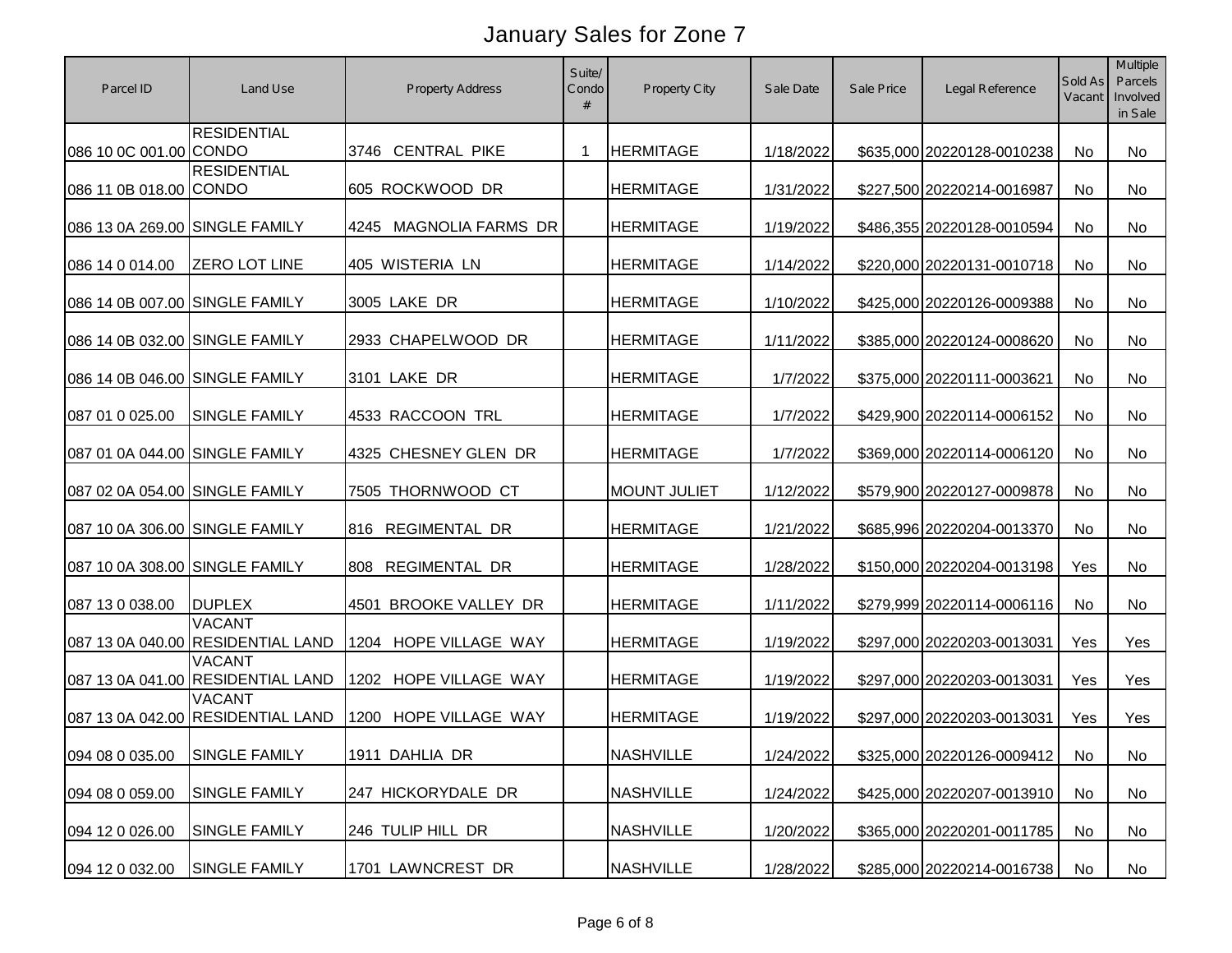| Parcel ID              | Land Use                                 | <b>Property Address</b>               | Suite/<br>Condo | Property City    | Sale Date | Sale Price | Legal Reference              | Sold As<br>Vacant | Multiple<br>Parcels<br>Involved<br>in Sale |
|------------------------|------------------------------------------|---------------------------------------|-----------------|------------------|-----------|------------|------------------------------|-------------------|--------------------------------------------|
| 094 16 0E 080.00 CONDO | <b>RESIDENTIAL</b>                       | 757 SPENCE ENCLAVE LN                 |                 | <b>NASHVILLE</b> | 1/25/2022 |            | \$314,000 20220207-0014042   | No                | No                                         |
| 095 02 0C 036.00 CONDO | <b>RESIDENTIAL</b>                       | MILL CREEK MEADOW<br>785<br>DR        |                 | <b>NASHVILLE</b> | 1/21/2022 |            | \$449,900 20220124-0008515   | No                | No                                         |
| 095 02 0C 038.00 CONDO | <b>RESIDENTIAL</b>                       | MILL CREEK MEADOW<br>791<br><b>DR</b> |                 | <b>NASHVILLE</b> | 1/18/2022 |            | \$467,700 20220124-0008540   | No                | No                                         |
| 095 07 0 140.00        | SINGLE FAMILY                            | 263 FAIRWAY DR                        |                 | <b>NASHVILLE</b> | 1/4/2022  |            | \$1,200,000 20220105-0001973 | No                | No                                         |
| 095 08 0 103.00        | <b>SINGLE FAMILY</b>                     | SPRING VALLEY LN<br>521               |                 | <b>NASHVILLE</b> | 1/5/2022  |            | \$125,000 20220112-0004479   | No                | <b>No</b>                                  |
| 095 08 0 243.00        | <b>SINGLE FAMILY</b>                     | 2601 WOODBERRY DR                     |                 | <b>NASHVILLE</b> | 1/6/2022  |            | \$394,000 20220124-0008604   | No                | No                                         |
| 095 09 0 011.00        | <b>VACANT</b><br><b>RESIDENTIAL LAND</b> | <b>0 LEBANON PIKE</b>                 |                 | <b>NASHVILLE</b> | 1/25/2022 |            | \$2,600,000 20220203-0013066 | Yes               | Yes                                        |
| 095 09 0 012.00        | <b>VACANT</b><br><b>RESIDENTIAL LAND</b> | 1908 LEBANON PIKE                     |                 | <b>NASHVILLE</b> | 1/25/2022 |            | \$2,600,000 20220203-0013066 | Yes               | Yes                                        |
| 095 10 0 082.00        | <b>SINGLE FAMILY</b>                     | 2119 SANBORN DR                       |                 | <b>NASHVILLE</b> | 1/14/2022 |            | \$1,400,000 20220119-0007146 | No                | Yes                                        |
| 095 12 0 067.00        | SINGLE FAMILY                            | 2628 EMERY DR                         |                 | <b>NASHVILLE</b> | 1/21/2022 |            | \$401,000 20220127-0009901   | No                | No                                         |
| 095 12 0 153.00        | <b>SINGLE FAMILY</b>                     | 2706 MCKEIGE DR                       |                 | <b>NASHVILLE</b> | 1/3/2022  |            | \$202,500 20220104-0001074   | No                | <b>No</b>                                  |
| 095 14 0 073.00        | SINGLE FAMILY                            | 2106 ELM HILL PIKE                    |                 | <b>NASHVILLE</b> | 1/14/2022 |            | \$1,400,000 20220119-0007146 | No                | Yes                                        |
| 095 14 0 074.00        | SINGLE FAMILY                            | 2104 ELM HILL PIKE                    |                 | <b>NASHVILLE</b> | 1/14/2022 |            | \$1,400,000 20220119-0007146 | No                | Yes                                        |
| 095 14 0 075.00        | SINGLE FAMILY                            | 2102 ELM HILL PIKE                    |                 | <b>NASHVILLE</b> | 1/14/2022 |            | \$1,400,000 20220119-0007146 | No                | Yes                                        |
| 096 06 0 163.00        | <b>SINGLE FAMILY</b>                     | 2934 IRONWOOD DR                      |                 | <b>NASHVILLE</b> | 1/14/2022 |            | \$225,000 20220127-0010023   | No                | No                                         |
| 096 09 0 029.00        | <b>SINGLE FAMILY</b>                     | 330 LORNA DR                          |                 | <b>NASHVILLE</b> | 1/5/2022  |            | \$280,500 20220111-0003088   | No                | No                                         |
| 096 09 0A 733.00 CONDO | <b>RESIDENTIAL</b>                       | 733 KENT RD                           |                 | <b>NASHVILLE</b> | 1/20/2022 |            | \$239,900 20220202-0012280   | No                | No                                         |
| 096 10 0 163.00        | <b>SINGLE FAMILY</b>                     | 810 COLFAX DR                         |                 | <b>NASHVILLE</b> | 1/18/2022 |            | \$240,000 20220127-0009689   | No                | No                                         |
| 096 11 0 034.00        | SINGLE FAMILY                            | 3134 CLOVERWOOD DR                    |                 | <b>NASHVILLE</b> | 1/18/2022 |            | \$327,500 20220128-0010656   | No                | No                                         |
| 096 12 0 014.00        | SINGLE FAMILY                            | 3250 CLOVERWOOD DR                    |                 | <b>NASHVILLE</b> | 1/14/2022 |            | \$316,500 20220128-0010511   | No                | No                                         |